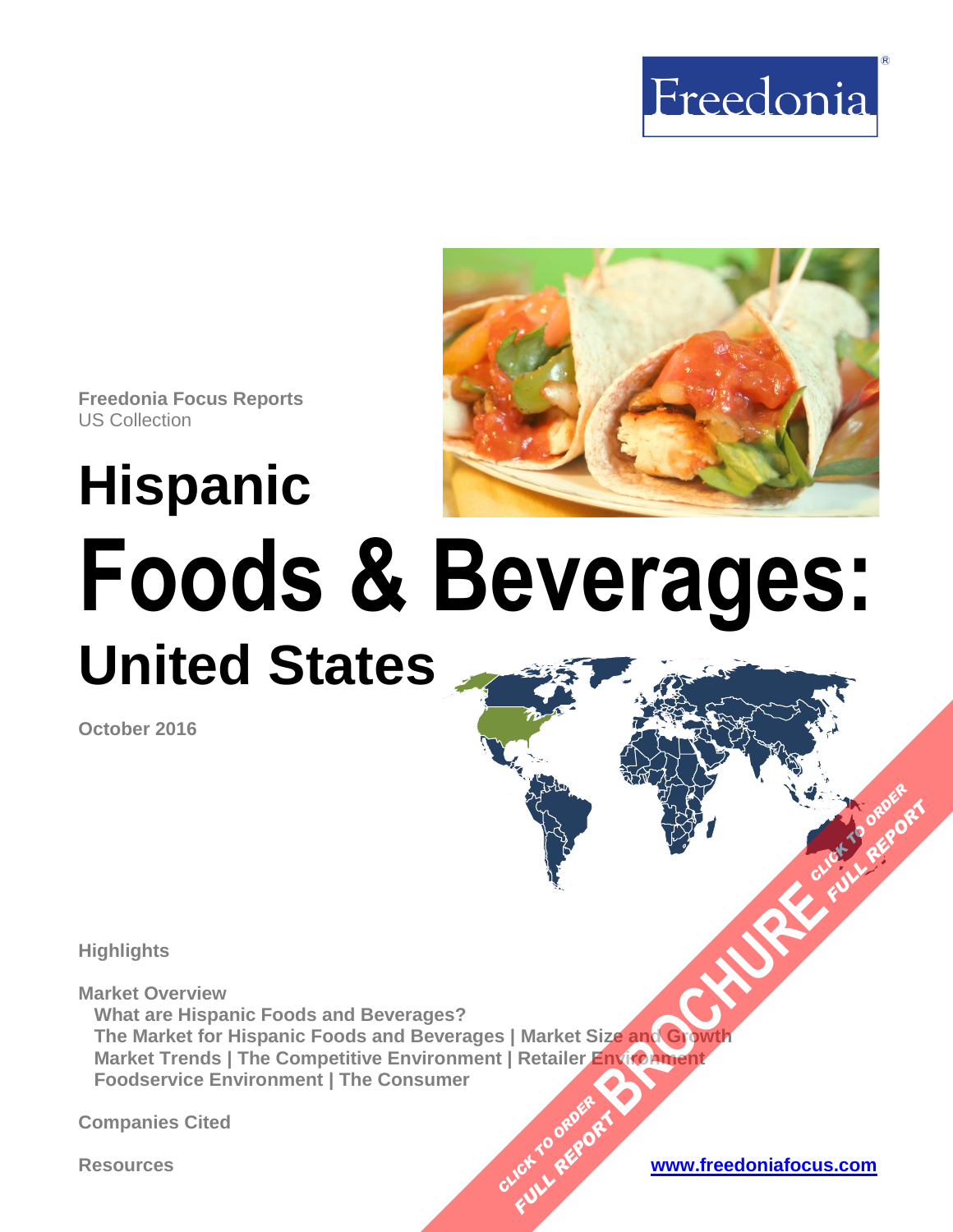# <span id="page-1-0"></span>ABOUT THIS REPORT Scope & Method

This report forecasts US Hispanic food and beverage sales in US dollars at the retail level for 2016-2020. To illustrate historical trends, both total retail sales and US Hispanic cheese retail sales are provided in annual series from 2011 to 2015. Furthermore, 2014 and 2015 US Hispanic food sales tracked by Information Resources (IRI) are segmented in 12 product categories in terms of value in US dollars, units, and weight in pounds. Lastly, US Hispanic beverage sales in 2015 are segmented in 5 categories.

Excluded from the scope of this report are foods described as Cajun or jerk-style. Though sometimes classified as Hispanic, these foods have French origins rather than Spanish. In addition, products from Caribbean countries with French or Dutch heritages rather than Spanish heritage are not included.

Packaged Facts primarily uses the term Hispanic in this report although it will on occasion substitute Latino. The terms are interchangeable. Many data sources, including Simmons and IRI, both of which are sourced in this report, use the term Mexican in some contexts and Hispanic in others.

This report quantifies trends in various measures of growth. Growth (or decline) expressed as an average annual growth rate (AAGR) is the least squares growth rate, which takes into account all available datapoints over a period. Growth calculated as a compound annual growth rate (CAGR) employs, by definition, only the first and last datapoints over a period. The CAGR is used to describe forecast growth, defined as the expected trend beginning in the base year and ending in the forecast year. Readers are encouraged to consider historical volatility when assessing particular annual values along the forecast trend, including in the forecast year.

Other various topics, such as the market shares of five major suppliers of Hispanic food and beverage to the US market are provided for 2015. A full outline of report items by page is available in the [Table of Contents.](#page-3-0)

## Sources

*Hispanic Foods & Beverages: United States* (FF10036) is based on *[Hispanic Foods and](http://www.packagedfacts.com/Hispanic-Foods-Beverages-10335332/)  [Beverages in the US, 6th](http://www.packagedfacts.com/Hispanic-Foods-Beverages-10335332/) Edition*, a comprehensive industry report published by Packaged Facts in October 2016.

Sales, market size, and consumer data sources consulted and used include:

• IRI sales tracking through US supermarkets and grocery stores,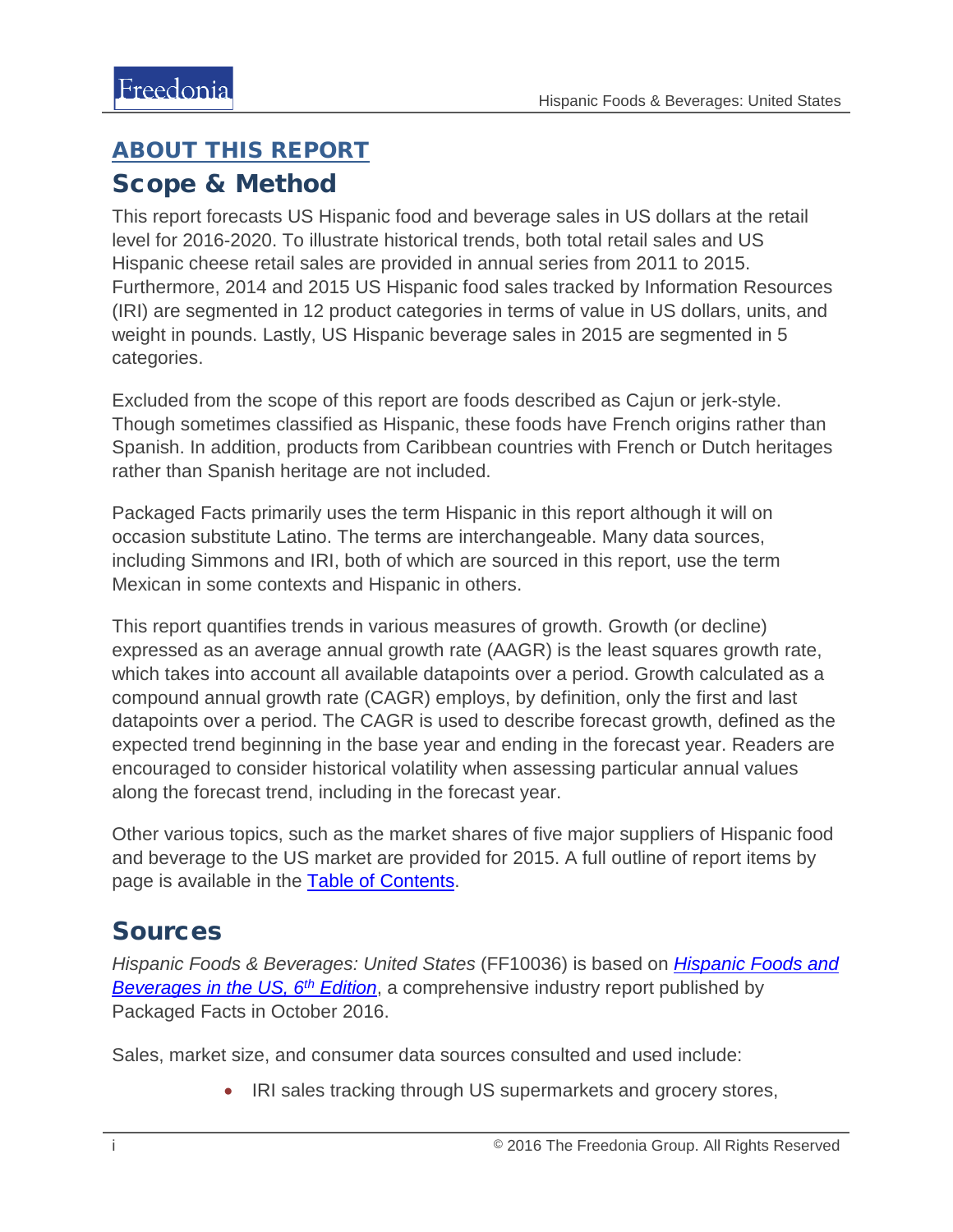drugstores, and mass merchandisers (including Target, Kmart, and Walmart) with annual sales of \$2 million or more;

- Public information provided by producers, importers, and marketers of Hispanic foods and beverages and the associations representing them; mainstream food companies that offer foods influenced by Hispanic cuisines; grocery retailers; and foodservice operators;
- US Department of Agriculture reports.

Packaged Facts also draws on a proprietary Packaged Facts National Consumer Survey (NCS), conducted in July through August 2016 with a sample size of 2,000 US adults age 18+. The sample composition is representative of the national population by gender, age bracket, geographic region, race/ethnicity, household income bracket, and presence of children in the household.

In addition, the report draws on data from the Spring 2016 Simmons NCS Adult Study 12-Month and the 2016 Datassential MenuTrends report.

Specific sources and additional resources are listed in the [Resources](#page-4-0) section of this publication for reference and to facilitate further research.

## Industry Codes

| <b>NAICS/SCIAN 2007</b><br>North American Industry Classification System                                                                                                                                                                                                                           | <b>SIC</b>                                                   | <b>Standard Industry Codes</b>                                                                                                                                                                                                                      |
|----------------------------------------------------------------------------------------------------------------------------------------------------------------------------------------------------------------------------------------------------------------------------------------------------|--------------------------------------------------------------|-----------------------------------------------------------------------------------------------------------------------------------------------------------------------------------------------------------------------------------------------------|
| <b>Cheese Manufacturing</b><br>311513<br><b>Tortilla Manufacturing</b><br>311830<br>312120<br><b>Breweries</b><br>312130<br>Wineries<br>312140<br><b>Distilleries</b><br>424820<br>Wine and Distilled Alcoholic Beverage<br><b>Merchant Wholesalers</b><br>Beer, Wine, And Liquor Stores<br>445310 | 2022<br>2099<br>2082<br>2084<br>2085<br>5181<br>5182<br>5921 | Natural, Processed, and Imitation Cheese<br>Food Preparations, NEC<br><b>Malt Beverages</b><br>Wines, Brandy, and Brandy Spirits<br>Distilled and Blended Liquors<br>Beer and Ale<br>Wine and Distilled Alcoholic Beverages<br><b>Liquor Stores</b> |

The topic of this report is related to the following industry codes:

# Copyright & Licensing

The full report is protected by copyright laws of the United States of America and international treaties. The entire contents of the publication are copyrighted by The Freedonia Group.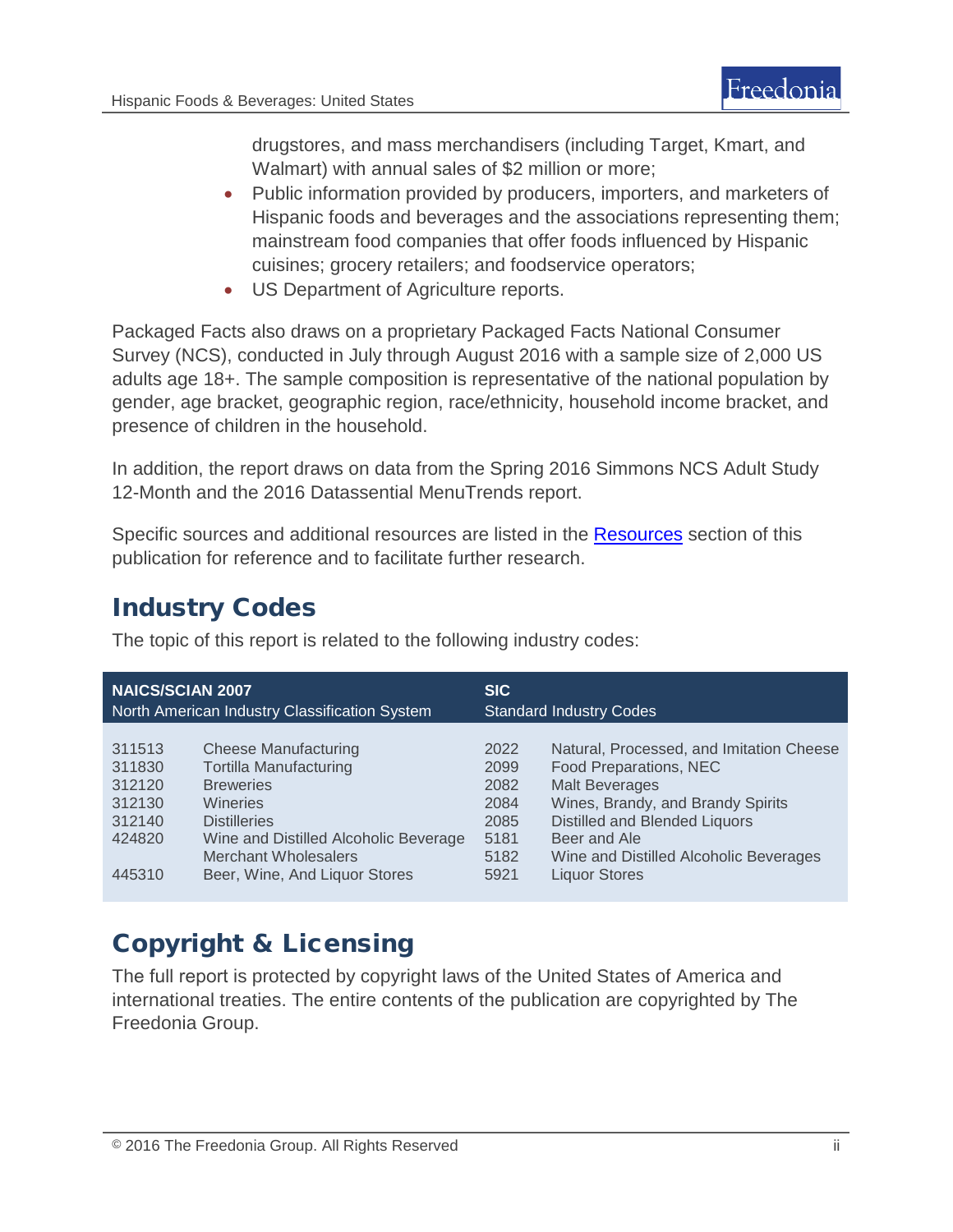# <span id="page-3-0"></span>**Table of Contents**

#### **Section**

#### Page

| Chart 1   US Hispanic Food & Beverage Retail Sales, 2011-2020 (US\$ mil)  4              |  |
|------------------------------------------------------------------------------------------|--|
|                                                                                          |  |
|                                                                                          |  |
|                                                                                          |  |
|                                                                                          |  |
|                                                                                          |  |
|                                                                                          |  |
|                                                                                          |  |
|                                                                                          |  |
|                                                                                          |  |
|                                                                                          |  |
|                                                                                          |  |
|                                                                                          |  |
|                                                                                          |  |
| Chart 4   US Major Hispanic Food & Beverage Retail Sales Share by Marketer, 2015 18      |  |
|                                                                                          |  |
| Table 2   US Menu Penetration Share by Major Hispanic Food Types; 2005, 2010, 2016 (%)21 |  |
| Table 3   US Hispanic Food Consumption At Home & Away From Home (%)  22                  |  |
|                                                                                          |  |
|                                                                                          |  |

To return here, click on any Freedonia logo or the Table of Contents link in report footers.<br>PDF bookmarks are also available for navigation.